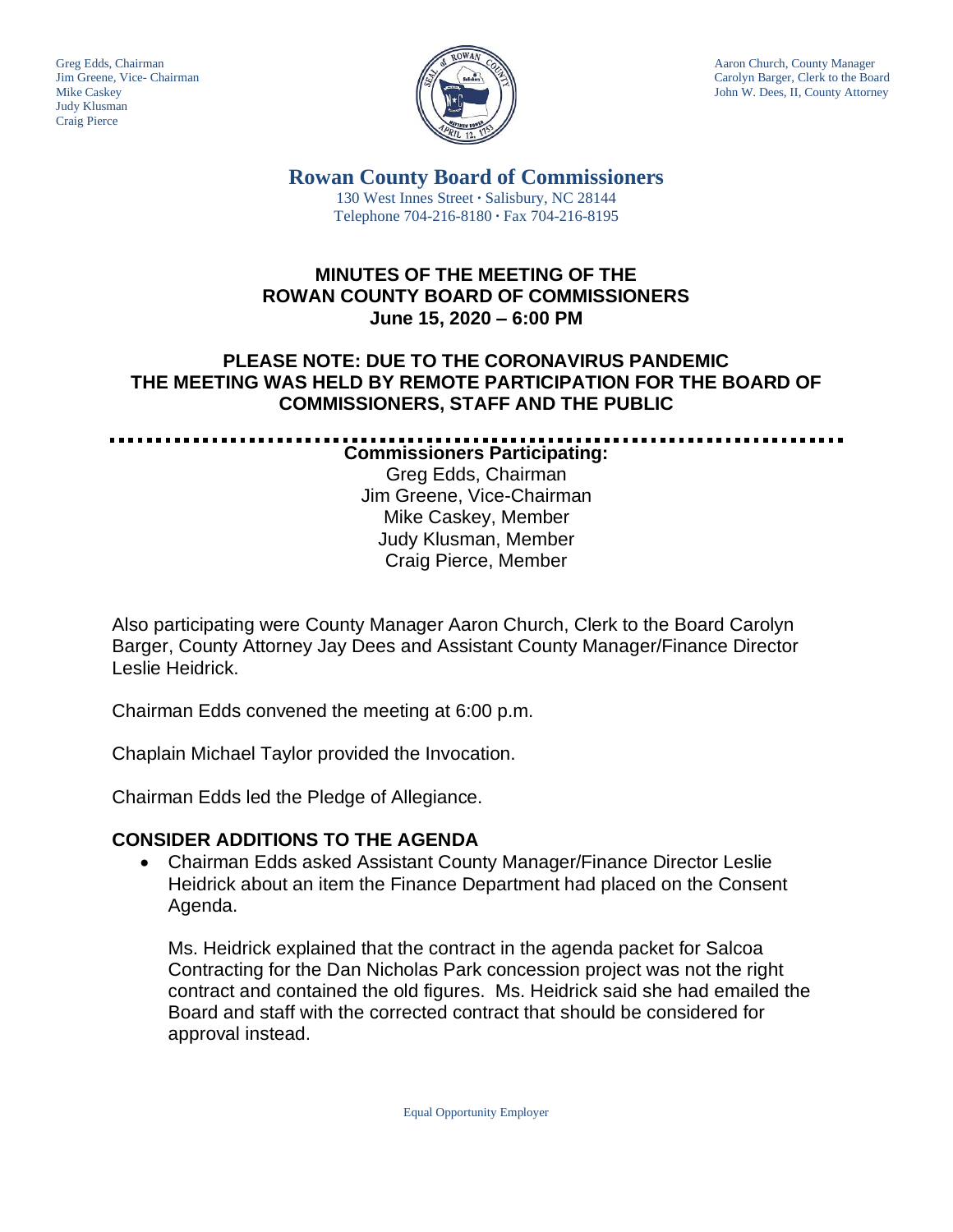Commissioner Klusman moved to exchange the contract in the agenda packet with the new contract (as emailed from the Finance Department). The motion was seconded by Commissioner Pierce and passed unanimously.

• Chairman Edds added an item regarding waiving of dump fees at the Rowan County Landfill. Chairman Edds added the request as agenda item #5a.

## **CONSIDER DELETIONS FROM THE AGENDA**

There were no deletions from the agenda.

### **CONSIDER APPROVAL OF THE AGENDA**

Commissioner Pierce moved, Commissioner Greene seconded and the vote to approve the agenda as amended passed unanimously.

### **CONSIDER APPROVAL OF THE MINUTES**

Commissioner Klusman moved approval of the minutes of the May 27, 2020 Special Called Meeting; June 1, 2020 Budget Work Session, June 1, 2020 Regular Meeting and June 8, 2020 Special Meeting. The motion was followed by a second from Commissioner Pierce and passed unanimously.

# **1. CONSIDER APPROVAL OF CONSENT AGENDA**

Commissioner Klusman moved approval of the Consent Agenda as amended. The motion was seconded by Commissioner Greene and passed unanimously.

The Consent Agenda consisted of the following:

- A. Grant Award Approval
- B. Tax Refunds for Approval
- C. Systel Contract Amendment for Print/Copier Services
- D. Contract Approval for Charter Spectrum Internet and Library Service
- E. Contract Amendment for Pictometry Services
- F. Contract for CAMA Mobile Assessor
- G. COVID-19 Relief Fund: OCOC Grant Award
- H. Salcoa Contracting Agreement Dan Nicholas Concession Stand (a corrected contract was provided from the Finance Department and accepted by the Board during Additions to the Agenda)
- I. Release and Voluntary Dismissal Thelma Luckey
- J. Home and Community Care Block Grant Funding for FY 2020-21
- K. COVID-19 and ADA Compliance Projects
- L. Schedule Public Hearing for July 6, 2020 for FY '21 5307 Transportation Program Grant

### **2. PUBLIC COMMENT PERIOD**

Chairman Edds opened the Public Comment Period to entertain comments from any citizens who had either called in or submitted an email request to address the Board via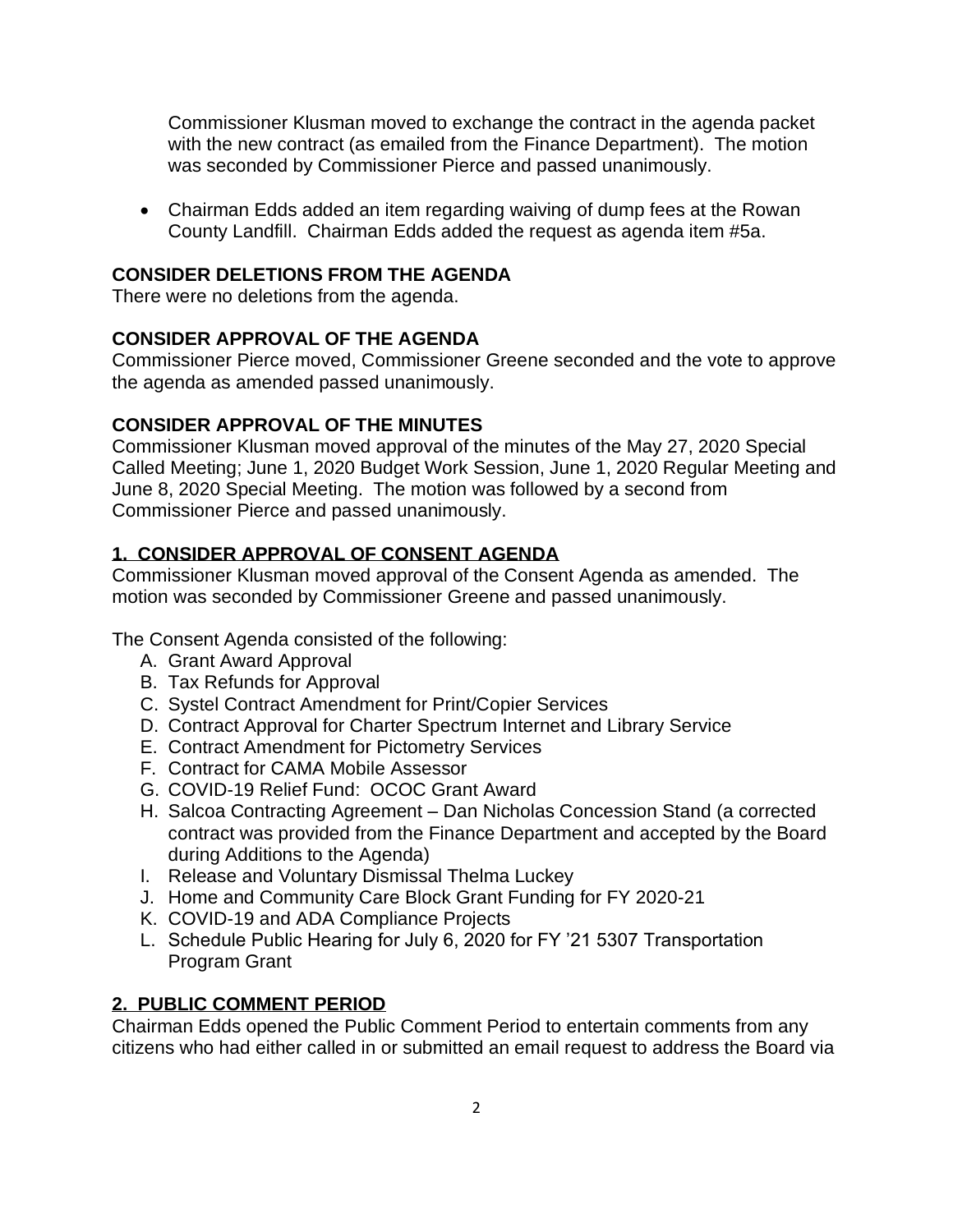electronic means. With no one wishing to provide comments, Chairman Edds closed the Public Comment Period.

## **3. PUBLIC HEARING FOR Z 01-20**

Assistant Planning Director Shane Stewart presented the staff report for rezoning petition Z 01-20. Mr. Stewart stated the Board of Commissioners had approved a rezoning petition (Z 08-00) and conditional use permit (CUP) application 03-00 for property owners Mark and Lorin Oden on March 20, 2000 to accommodate a pier and dock construction business for their property located in the 8600 block of Bringle Ferry Road. The property, referenced as Tax Parcel 644-150, was rezoned from Rural Agricultural (RA) to Commercial, Business Industrial with a Conditional District (CBI-CD). The Oden Family elected not to proceed with the business resulting in an expired conditional district.

The Oden family was requesting the rezoning of their 8.36-acre tract from CBI-CD to RA.

Mr. Stewart provided a power point and showed the site in question as well as the surrounding areas.

Continuing with the power point, Mr. Stewart discussed the information contained in the staff report.

Procedurally, Mr. Stewart said the Board must adopt a Statement of Consistency describing whether its action was consistent with any adopted comprehensive plans and indicate why their action was reasonable and in the public interest.

Mr. Stewart discussed the public notice procedures that had been followed, which included letters mailed to eight (3) adjacent property owners within 100 feet of the site. A sign was also posted on the property and notices were published in the Salisbury Post on June 4, 2020 and June 11, 2020.

The Planning Board unanimously recommended approval of the rezoning request.

Chairman Edds opened the public hearing to receive citizen input regarding Z 01-20. With no callers wishing to address the Board, and no one having submitted concerns via email, Chairman Edds closed the public hearing.

Chairman Edds moved approval of the Statement of Consistency as follows: Z 01-20 is consistent with the Eastern Area Land Use Plan and is reasonable and in the public interest based on the following: the request is consistent with Area 2 of the plan, no adverse impact on neighbors, and beneficial to the owner [by transitioning from an expired conditional district to a general zoning district]". The motion was seconded by Commissioner Pierce and carried unanimously.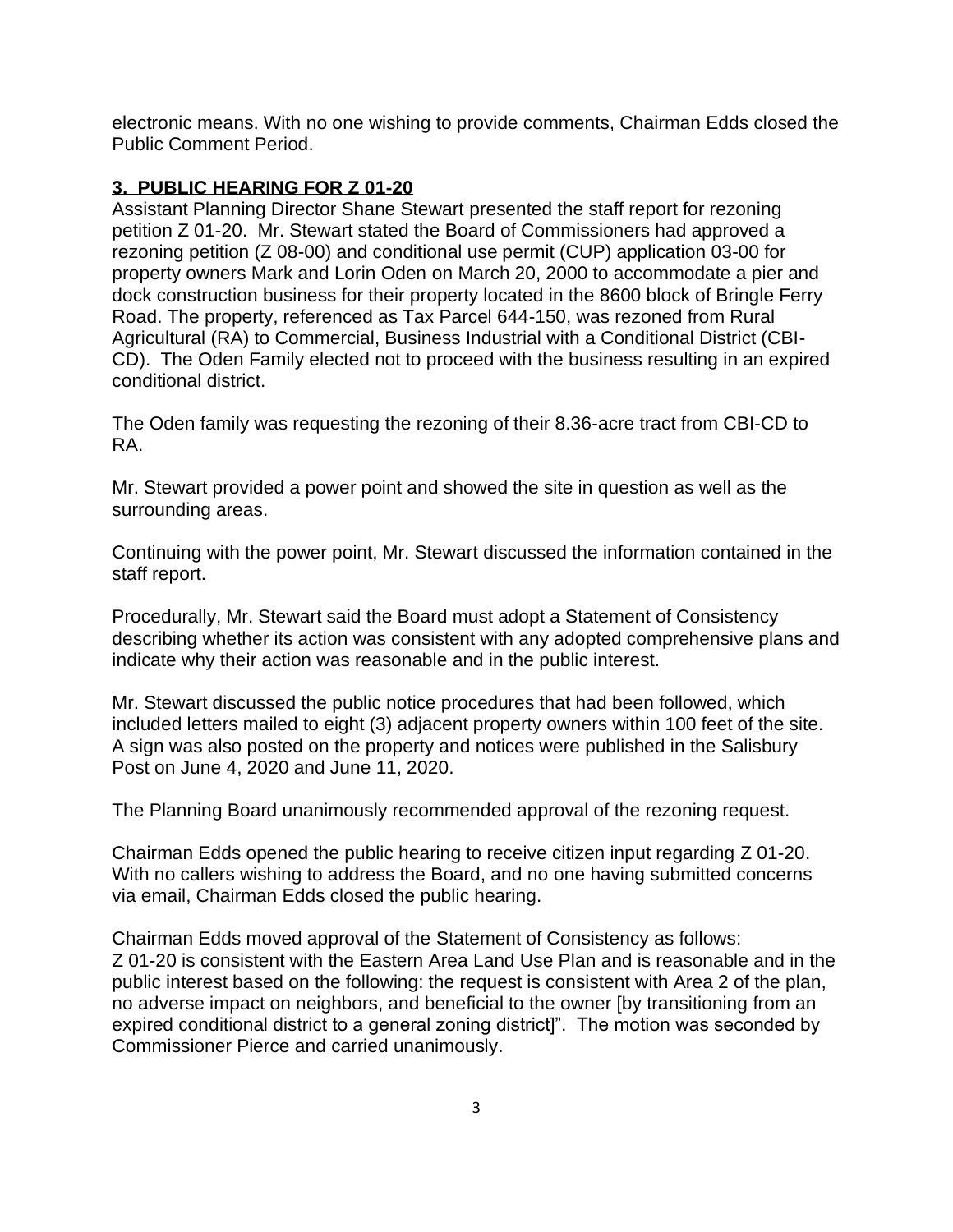Commissioner Pierce moved to approve Z 01-20 followed by a second from Commissioner Greene. The motion carried unanimously.

## **4. FINANCIAL REPORTS**

Assistant County Manager/Finance Director Leslie Heidrick highlighted several financial graphs depicting the following information:

- Annual Cumulative Current Year Property Tax Comparisons as of April 2020 \$85,555,313
- Annual Cumulative Sales Tax Comparisons as of February in FY '20 \$18,364926
- Annual Cumulative Revenue Comparisons as of May 2020 \$134,246,916
- Annual Cumulative Expenditure Comparisons as of May 2020 \$134,482,330

# **5. DISCUSSION REGARDING JULY MEETING SCHEDULE**

Chairman Edds said the Board had typically voted in the past to cancel its second monthly meeting during the month of July. The Board was currently scheduled to meet on July 6, 2020 and July 20, 2020.

Chairman Edds asked the Board's preferences for meeting during the month of July.

After a brief discussion, Chairman Edds made a motion to cancel the regularly scheduled meetings in the month on July and to hold one meeting on July 13, 2020 at 3:00 p.m. The motion was seconded by Commissioner Greene and carried unanimously.

Additional discussion ensued with Commissioner Caskey, who was serving in the National Guard. It was learned that Commissioner Caskey would be unable to participate in a 3:00 p.m. meeting on July 13, 2020; however, he would be able to participate if the meeting was held at 6:00 p.m. instead.

Chairman Edds moved to revise the motion for the Board to meet at 6:00 p.m. instead of 3:00 p.m. on July 13, 2020. Commissioner Pierce seconded and the amended motion passed unanimously.

### **ADDITION**

# **5a. CONSIDER WAIVING DUMP FEES AT ROWAN COUNTY LANDFILL**

Chairman Edds said the Essie Mae Kiser Foxx Charter School had burned a few years ago and citizens had been working to get the site cleaned up. Chairman Edds said a contractor had been hired and the County was had been contacted to see if it was willing to waive the dump fees for taking the debris from the burned site to the Landfill.

Chairman Edds continued by saying he felt it was a good opportunity for the County to help the Town of East Spencer and a good project for the County to support.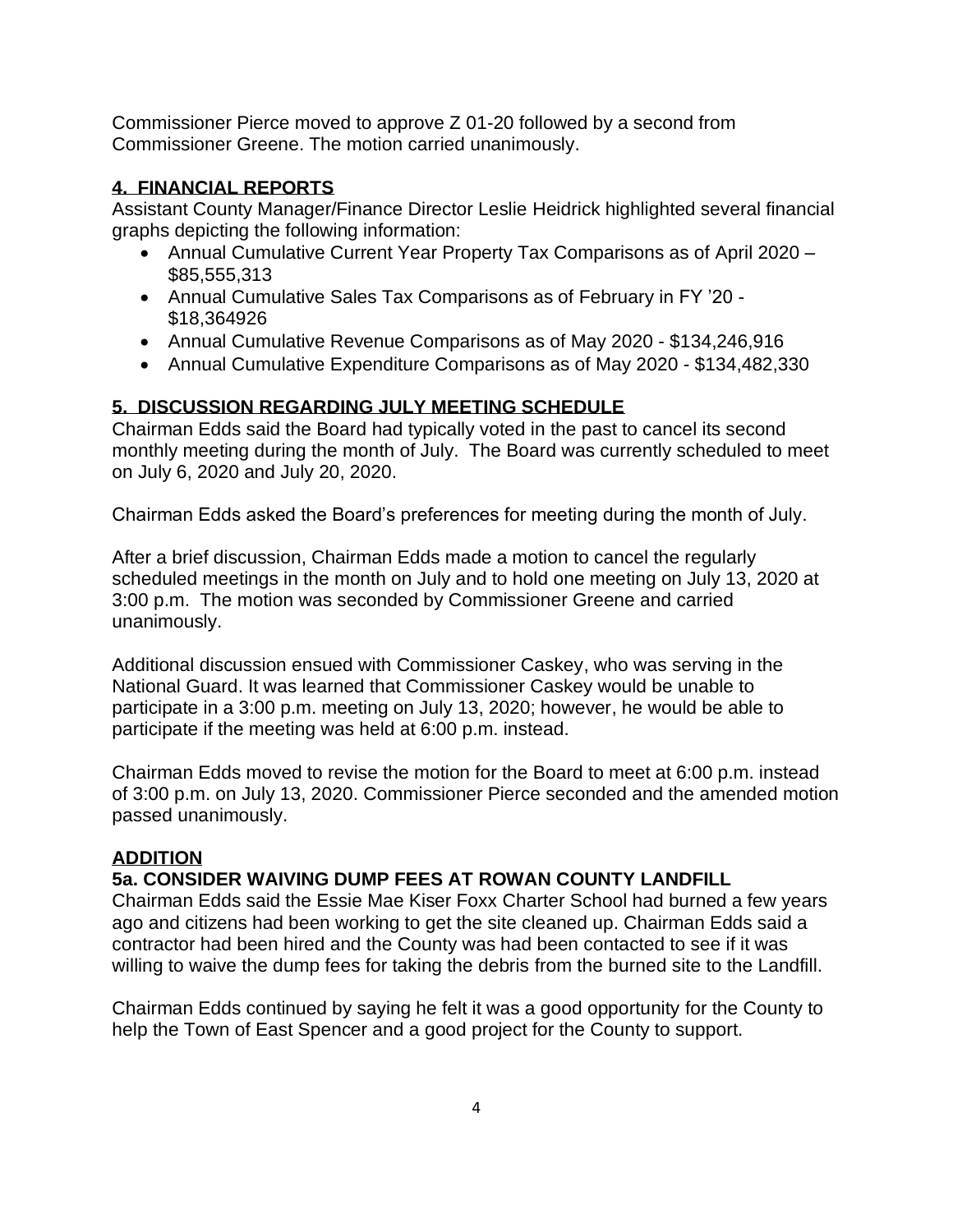Chairman Edds moved to waive the dump fees for the materials that come out of the cleanup. The motion was seconded by Commissioner Klusman.

While Commissioner Pierce supported the request, he wanted to ensure that the debris that went to the Landfill actually came from the job site. Commissioner Pierce suggested that the Town of East Spencer notify the Landfill when a truck was on the way.

Chairman Edds said since the Town did not own the school, the call should come from the Charter School's leadership.

Commissioner Greene inquired about the possibility of asbestos from the site. Commissioner Pierce said there would be asbestos and the cleanup would require a lot of remediation making it an expensive project.

Commissioner Pierce said he would be glad to work with the County's Environmental Management Director, Caleb Sinclair, and a member of the Charter School to coordinate for the disposal of materials that came from the burned school.

Chairman Edds moved to waive the dump fees, followed by a second from Commissioner Pierce. The motion passed unanimously.

### **6. CONSIDER APPROVAL OF BUDGET AMENDMENTS**

Finance Director Leslie Heidrick presented the following budget amendments for the Board's consideration:

- Finance To transfer funds needed for the Ellis Park Kitchen Project \$22,526
- Finance To increase transportation revenue and expense due to the additional contribution by the City of Salisbury - \$4,700
- Social Services NCDHHS is providing a one-time supplement to LIEAP vendors on behalf of mutual clients. Expenditures and revenues must be revised based on the Funding Authorization - \$21,211
- Environmental Management White Goods Grant Expenditures Approved by BOC on 5-18-2020 - \$213,000
- Finance Budget is to correct/reverse entry of budget amendment 10-126 that was entered with an incorrect amount and keyed backwards in recording donations received by Emergency Services Department - \$290
- Finance To budget additional EMPG grant funds awarded to Emergency Services - \$3,279
- School Construction Record interest revenue earned via West Elementary School construction loan - \$131,274
- Finance Recognize additional donations received for the new West Library Branch and additional expenditures – \$32,946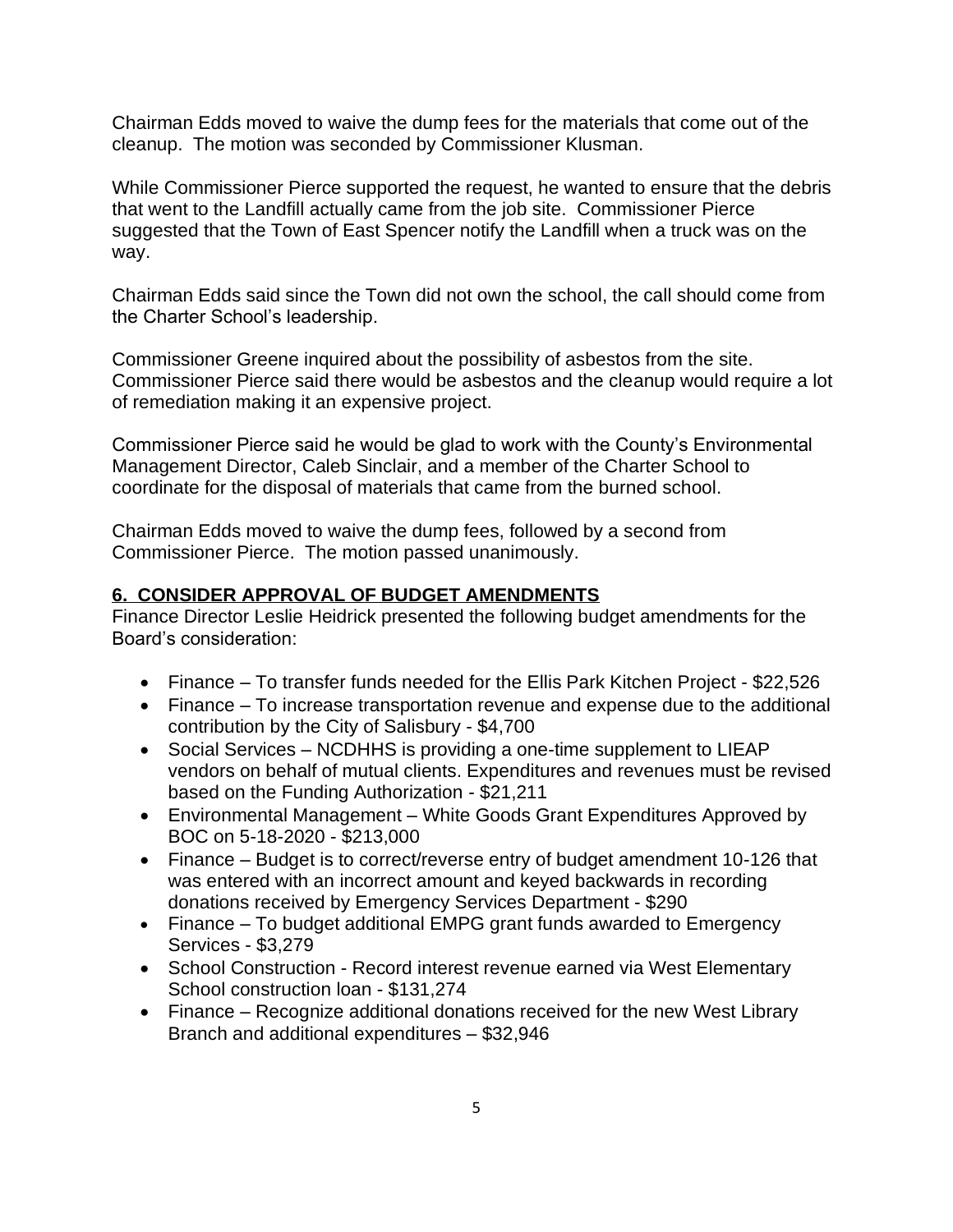- Risk Management Transfer funds to cover unexpected increase in workers' comp and P&PL claims plus cover anticipated rest of year expenditures - \$400,000
- Finance To budget projected additional restricted sales tax for Public School capital outlay - \$265,000
- Social Services Budget donations received in order to provide goods and services to clients - \$9,883
- Finance Budget COVID-19 revenue and expenditures \$3,032,334
- Health Department Disperse funds awarded per AA from DPH PH Preparedness & Response Branch for COVID-19 Crisis Response - \$116,514
- Finance Budget additional Board of Election revenues and expenditures \$19,370
- Finance To budget additional ad valorem taxes and expenditures for several Fire Districts - \$10,000

Commissioner Klusman moved approval of the budget amendments as presented. The motion was seconded by Commissioner Pierce and passed unanimously.

## **7. CLOSE PUBLIC HEARING REGARDING PROPOSED FY 2020-21 OPERATING BUDGET AND ADOPT BUDGET ORDINANCES**

Chairman Edds stated a few weeks ago the Board had conducted a public hearing for the proposed FY 2020-21 operating budget. Chairman Edds said the Board had left the public hearing open (through 5:00 p.m. on June 12, 2020) to allow for any additional written comments. Eight (8) citizens had submitted written comments, which were included in the agenda packet and for the record. Chairman Edds officially closed the public hearing.

Chairman Edds noted two (2) changes the Board had requested during the budget work session for the County Manager include in budget. The requests were to include \$1500 for Crime Stoppers and to include a \$50,000 placeholder for rural broadband wireless internet. With regards to the broadband, Chairman Edds said the County had learned its grant opportunity was delayed and the County would move forward to partner with a company to begin to develop rural internet.

Chairman Edds opened the floor to entertain a motion to add the two (2) requests for funding to the General Fund.

Commissioner Caskey moved to put \$1500 in the budget for Rowan County Crime Stoppers. The motion was seconded by Commissioner Greene and passed unanimously.

Chairman Edds moved to add \$50,000 and put the funds as a reserve to move forward in the process of a rural broadband project in Rowan County. Commissioner Klusman seconded and the motion carried unanimously.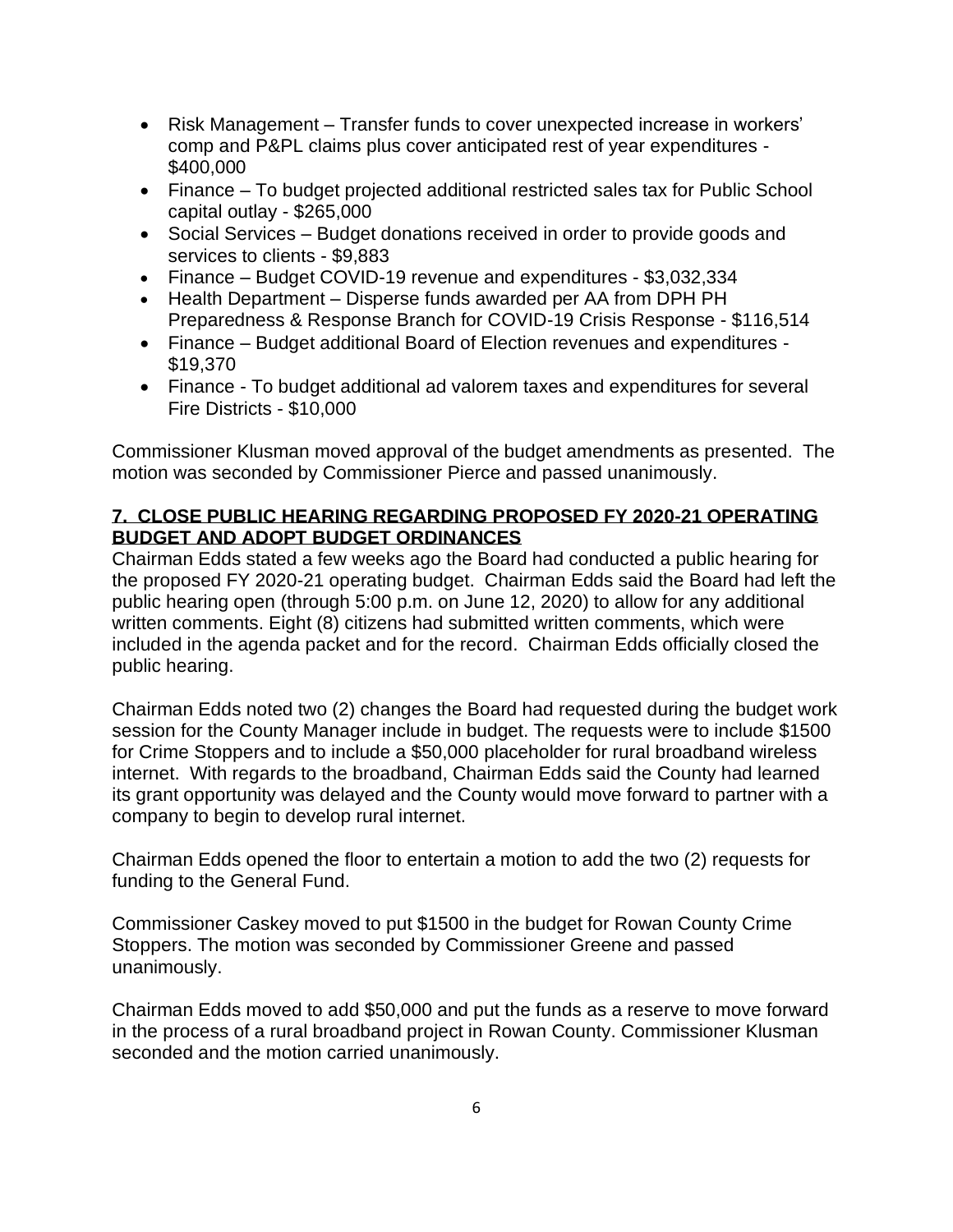#### **Fund 101 – General Fund**

Commissioner Pierce moved, Commissioner Klusman seconded and the vote to approve Fund 101 passed unanimously.

Assistant County Manager/Finance Director asked if the Board wanted to increase the overall budget for the additions (Crime Stoppers and Broadband) or if the Board wanted the funds to come from Contingency, which had \$70,000. Chairman confirmed the funds would come from Contingency.

#### **Fund 201 – Fire District Fund**

Chairman Edds said the Board had received a request from the Scotch Irish Volunteer Fire Department for a tax increase from 6 cents to 9 cents. Chairman Edds said he and Commissioner Greene had attended the Fire Department's public hearing and no one opposed the tax increase.

A request was also received from the South Salisbury Volunteer Fire Department for a tax increased from 6 cents to 9.75 cents.

Commissioner Caskey suggested capping the tax at 9 cents.

Commissioner Klusman moved to approve Fund 201 Fire District Fund with the increase to 9 cents for Scotch Irish Volunteer Fire Department and 9 cents for South Salisbury Volunteer Fire Department. The motion was seconded by Commissioner Greene.

Commissioner Pierce did not feel a tax increase would be prudent at this point

Commissioner Greene agreed the 9 cents might be high; however, he said Scotch Irish barely brought in \$75,000/year. Commissioner Greene said trying to run the Department with \$75,000/year was not doable. Commissioner Greene provided an example, saying the Department had a motor to break down on one of its newer trucks and the Department had to refinance the truck just to get it back on the road. Commissioner Greene said what little money the Department had in contingency was raised from holding meals and when the Department had to match a grant, it was difficult for them to raise funds. Commissioner Greene asked the Commissioners to support the tax increase for the safety and overall good of the Department.

Commissioner Pierce said he could not support an increase to 9 cents in these economic conditions.

Commissioner Klusman agreed with Commissioner Greene. Commissioner Klusman said she had talked with the Fire Chief and he had discussed the lack of a large tax base, departmental needs/issues and the inability to buy equipment to protect the citizens.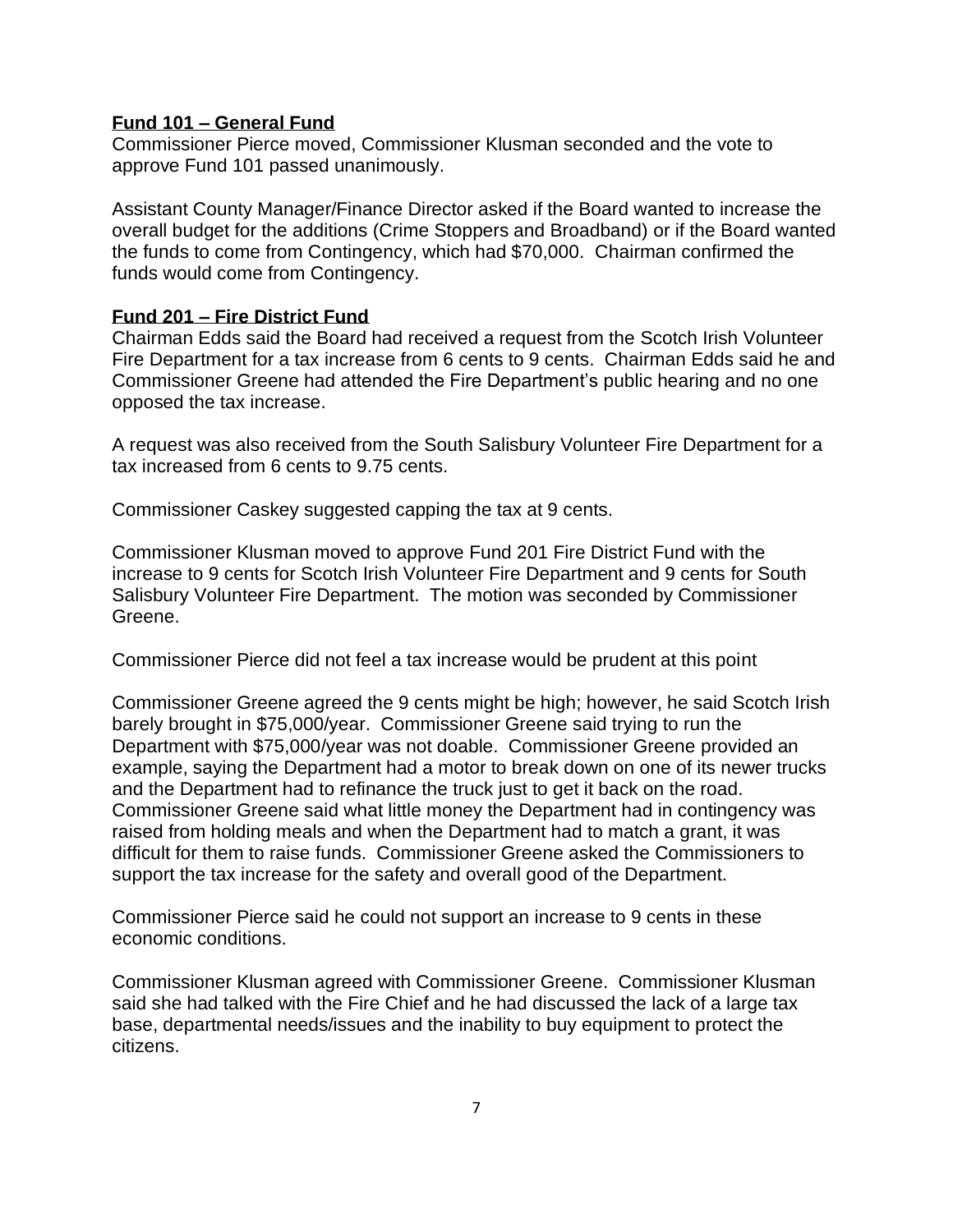With regards to South Salisbury, Commissioner Caskey said the Department had asked the Board for an increase last year for some items they knew were coming. Commissioner Caskey said the Board had approved a small increase to help the Department out but it had lost some grants and also had to bring in staff during the day because it could not get volunteers. Commissioner Caskey said the Board did not want any fire departments above 9 cents.

Upon being put to a vote the motion on the floor to passed 4-1 with Commissioner Pierce dissenting.

#### **Fund 202 – Emergency Telephone System Fund**

Commissioner Pierce moved, Commissioner Caskey seconded and the vote to approve Fund 202 passed unanimously.

#### **Fund 501 – Risk Management Fund**

Commissioner Klusman moved, Commissioner Pierce seconded and the vote to approve Fund 501 carried unanimously.

#### **Fund 601 – Landfill Fund**

Commissioner Pierce moved approval of Fund 601, followed by a second from Commissioner Caskey. The motion passed unanimously.

#### **Fund 603 – Airport Fund**

Commissioner Pierce moved, Commissioner Greene seconded and the vote to approve Fund 603 carried unanimously.

#### **Fund 605 – Water Fund**

Commissioner Pierce moved to approve Fund 605. The motion was seconded by Commissioner Caskey and passed unanimously.

Chairman Edds said the Board had received eight (8) emails from citizens regarding budget topics. Chairman Edds said the emails were taken into consideration. Chairman Edds then read into the record the names of those who had submitted emails as follows:

- 1. Kia Whittlesey
- 2. Pam Bloom
- 3. Karen Puckett
- 4. Merry Overholser
- 5. Nan Lund
- 6. Diane Labovitz
- 7. Mary Miller James
- 8. Jennifer Hubbard

(*Note:* All written comments pertained to funding for the Board of Elections).